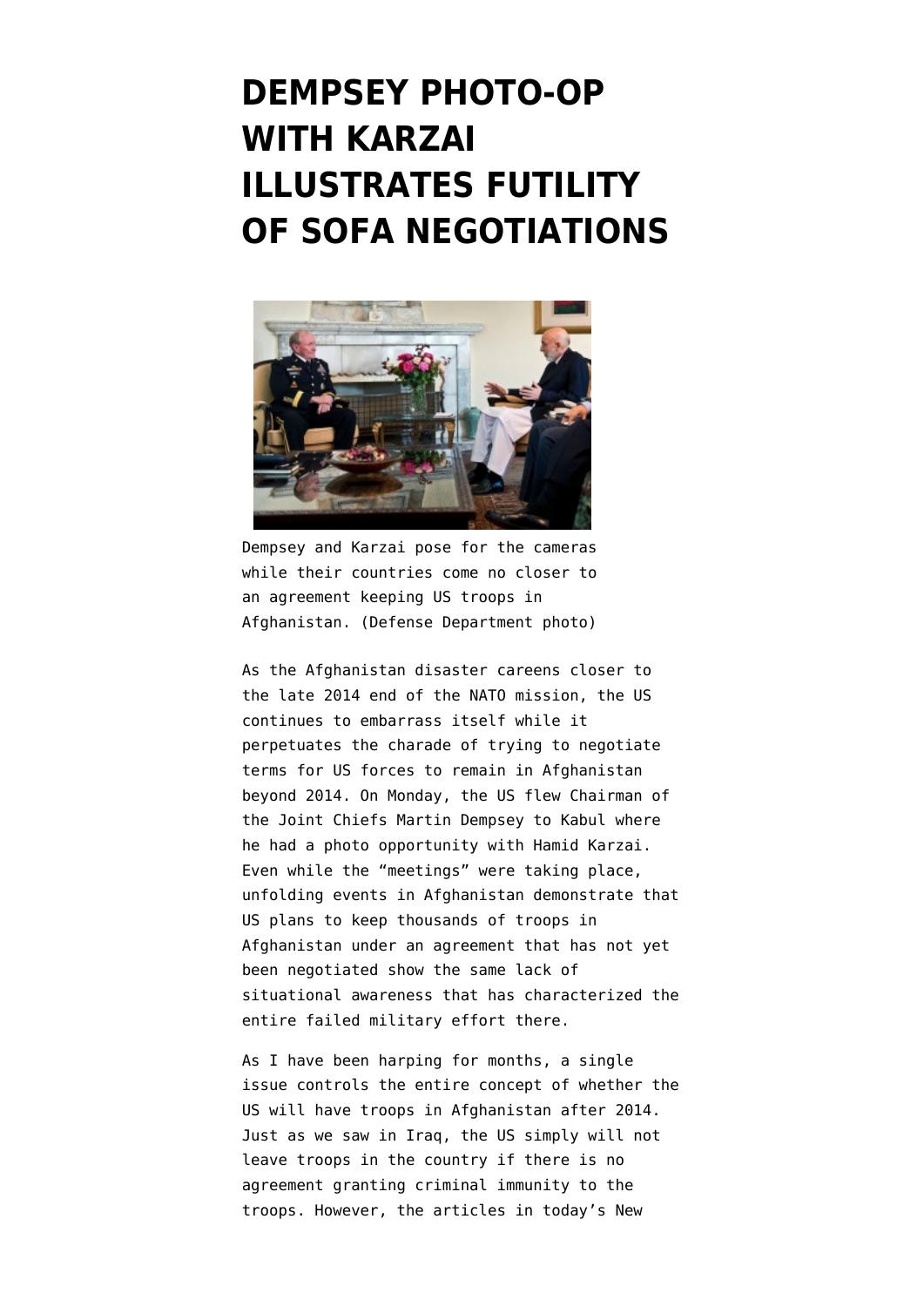[York Times](http://www.nytimes.com/2013/07/23/world/asia/joint-chiefs-head-hopeful-on-afghan-security-pact.html) and [Washington Post](http://www.washingtonpost.com/world/asia_pacific/afghan-interior-minister-ousted-by-parliament/2013/07/22/c14b8afe-f2bf-11e2-8505-bf6f231e77b4_story.html) on Dempsey's visit make no reference to the role that immunity will play in whether an agreement is signed. It appears that [one has to be retired](https://twitter.com/TVietor08/status/358204500495962112) [from the Obama administration to be able to](https://twitter.com/TVietor08/status/358204500495962112) [confirm the importance](https://twitter.com/TVietor08/status/358204500495962112) (and unlikelihood of its being granted) of the immunity issue. After blathering that he was making no plans under the zero option (of no US troops in Afghanistan post-2014), Dempsey said that he wants to know where things stand by October of this year and even allowed that there could be a "zero outcome". That suggests to me that the military at least realizes the very late arrival at a zero outcome in Iraq was so disastrous that a year's preparation for it will somehow make things better this time.

At the same time that Dempsey and Karzai were smiling for the cameras, the Afghan parliament was voting to remove the interior minister, Mujtaba Patang, from office over the high death rate of Afghan police. Patang announced that over the last four months, 2748 Afghan policemen have died. [I haven't seen any numbers for how many Afghan military lives have been lost during this time, but that number is also likely to be very high.]

An [article today by ToloNews](http://tolonews.com/en/afghanistan/11314-growing-security-forces-casualties-destroying-afghanistans-future-experts) regarding Patang's ouster (although [Karzai is referring the move to](http://www.khaama.com/karzai-refers-dismissal-of-interior-minister-to-supreme-court-2266) [the Supreme Court](http://www.khaama.com/karzai-refers-dismissal-of-interior-minister-to-supreme-court-2266) to buy more time), however, provides a rare glimpse of how Afghan experts view the status of US efforts to train and arm Afghan defense forces:

> Experts feel that due to lack of proper training and shortage of equipments the Security Forces are not able to fight the insurgents in an effective manner, leading to an increased casualty figures.

> Several MPs also expressed their concerns over the increasing casualties within the Afghan police forces.

"Afghanistan's government should work on